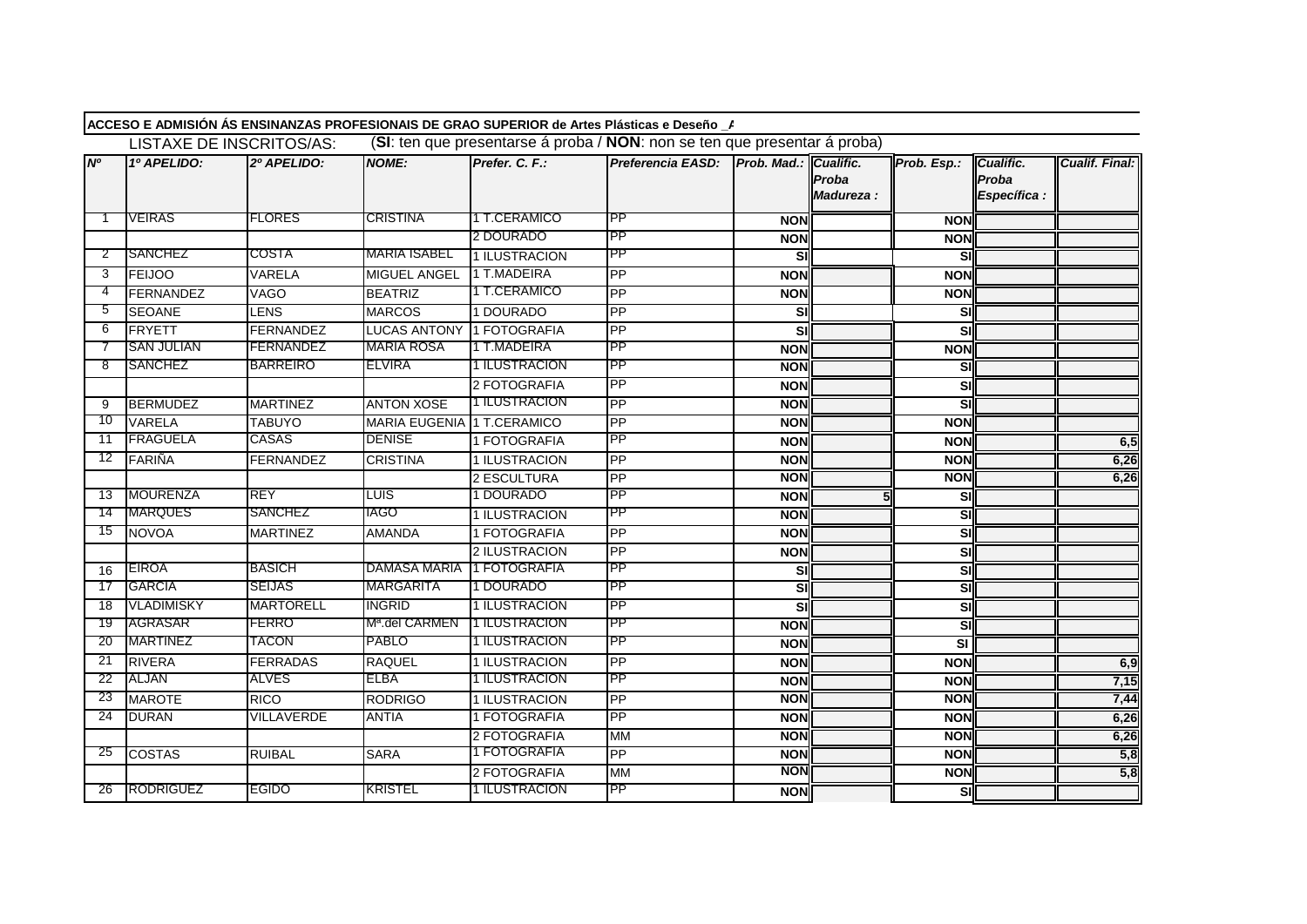|                 |                  |                           |                            | 2 FOTOGRAFIA  | IPP | <b>NON</b> |      | <b>SI</b>  |      |
|-----------------|------------------|---------------------------|----------------------------|---------------|-----|------------|------|------------|------|
| 27              | SOUTO            | <b>NAYA</b>               | <b>MANUEL</b>              | 1 DOURADO     | PP  | <b>NON</b> |      | <b>SI</b>  |      |
| 28              | CASTRO           | GONZALEZ                  | ELOY                       | 1 CERAMICA    | PP  | <b>NON</b> |      | <b>NON</b> |      |
| 29              | CASTRO           | VAZQUEZ                   | ALEJANDRO                  | 1 FOTOGRAFIA  | PP  | <b>NON</b> |      | <b>NON</b> | 6,35 |
| $\overline{30}$ | QUIROGA          | <b>GARCIA</b>             | <b>CLARA</b>               | 1 ILUSTRACION | PP  | <b>NON</b> |      | <b>NON</b> | 7,57 |
| 31              | MANJARIN         | ALVAREZ                   | <b>JAVIER</b>              | 1 ILUSTRACION | PP  | <b>NON</b> |      | SI         |      |
| 32              | <b>LOPEZ</b>     | <b>GOSENDE</b>            | YAGO                       | 1 ILUSTRACION | PP  | <b>NON</b> | 6,02 | <u>sı</u>  |      |
| 33              | <b>BALZA</b>     | <b>SIMOSA</b>             | ELIANA E.                  | 1 DOURADO     | PP  | SI         |      | SI         |      |
| 34              | <b>BERMUDEZ</b>  | PEREIRA                   | <b>ALBERTO</b>             | 1 FOTOGRAFIA  | PP  | SI         |      | SI         |      |
| 35              | ACOSTA           | GONZALEZ                  | <b>DEYSI RAQUEL</b>        | 1 FOTOGRAFIA  | PP  | SI         |      | SI         |      |
| 36              | <b>FRANCO</b>    | <b>ROADE</b>              | <b>CARLOS</b>              | 1 ILUSTRACION | PP  | <b>NON</b> |      | <b>NON</b> | 6,63 |
|                 |                  |                           |                            | 2 ESCULTURA   | PP  | <b>NON</b> |      | <b>NON</b> | 6,63 |
| 37              | <b>VIQUEIRA</b>  | QUEIJO                    | ANXO                       | 1 ILUSTRACION | PP  | <b>NON</b> |      | <b>SI</b>  |      |
|                 |                  |                           |                            | 2 ILUSTRACION | AF  | <b>NON</b> |      | SI         |      |
| 38              | <b>GALAN</b>     | <b>AIRA</b>               | <b>SAMUEL</b>              | 1 ILUSTRACION | PP  | <b>NON</b> | 7,04 | <b>SI</b>  |      |
| 39              | <b>GONZALEZ</b>  | <b>COUÑAGO</b>            | <b>DAVID</b>               | 1 T. MADEIRA  | PP  | <b>NON</b> |      | <b>NON</b> |      |
| 40              | <b>KEHOE</b>     | <b>THOMANN</b>            | <b>BARBARA D.</b>          | 1 ILUSTRACION | PP  | <b>NON</b> |      | SI         |      |
| 41              | <b>BOTANA</b>    | <b>PEDREIRA</b>           | <b>ALEJANDRO</b>           | 1 ILUSTRACION | PP  | SI         |      | <b>SI</b>  |      |
| 42              | PEREZ            | <b>VILELA</b>             | <b>SHARAY</b>              | 1 ILUSTRACION | PP  | <b>NON</b> |      | SI         |      |
| 43              | <b>MALLO</b>     | <b>CALVIÑO</b>            | <b>ALEJANDRO</b>           | 1 ILUSTRACION | PP  | <b>NON</b> |      | <b>SI</b>  |      |
| 44              | <b>ROSENDE</b>   | <b>RODRIGUEZ</b>          | <b>IRIA</b>                | 1 FOTOGRAFIA  | PP  | <b>NON</b> |      | <b>NON</b> | 6,63 |
|                 |                  |                           |                            | 2 ESCULTURA   | PP  | <b>NON</b> |      | <b>NON</b> | 6,63 |
| 45              | LIJO             | <b>SANCHEZ</b>            | ISIS de CARMEN 1 ESCULTURA |               | PP  | SI         |      | SI         |      |
| 46              | <b>ALVAREZ</b>   | <b>MADI</b>               | M <sup>a</sup> , ANGELES   | 1 T.CERAMICO  | PP  | <b>NON</b> |      | <b>NON</b> |      |
| 47              | <b>MARTINEZ</b>  | <b>FERNANDEZ</b>          | <b>ANA</b>                 | 1 ILUSTRACION | PP  | <b>NON</b> |      | <b>NON</b> | 8,9  |
| 48              | <b>GARCIA</b>    | <b>GARCIA-</b><br>CABEZON | <b>ANGELA</b>              | 1 ILUSTRACION | PP  | <b>NON</b> |      | <b>NON</b> | 8,68 |
| 49              | <b>FERRER</b>    | <b>JAUREGUIZAR</b>        | <b>JUANA</b>               | 1 DOURADO     | PP  | <b>NON</b> |      | SI         |      |
| 50              | <b>SENDON</b>    | <b>LOPEZ</b>              | M <sup>a</sup> , CARMEN    | 1 DOURADO     | PP  | SI         |      | <b>SI</b>  |      |
| 51              | <b>MAZORRA</b>   | <b>CUPEIRO</b>            | LUIS JOSE                  | 1 T. MADEIRA  | PP  | <b>NON</b> |      | <b>NON</b> |      |
| 52              | <b>MEILAN</b>    | <b>ALVAREZ</b>            | <b>NOA</b>                 | 1 FOTOGRAFIA  | PP  | <b>NON</b> |      | <b>NON</b> | 5,84 |
| 53              | <b>NAVARRO</b>   |                           | <b>MATHILDE</b>            | 1 ILUSTRACION | PP  | SI         |      | SI         |      |
| 54              | <b>GEADA</b>     | <b>UZAL</b>               | <b>JOSE ANTONIO</b>        | 1 ESCULTURA   | PP  | SI         |      | SI         |      |
| 55              | <b>FERNANDEZ</b> | <b>VILA</b>               | CARLA                      | 1 ILUSTRACION | PP  | <b>NON</b> |      | SI         |      |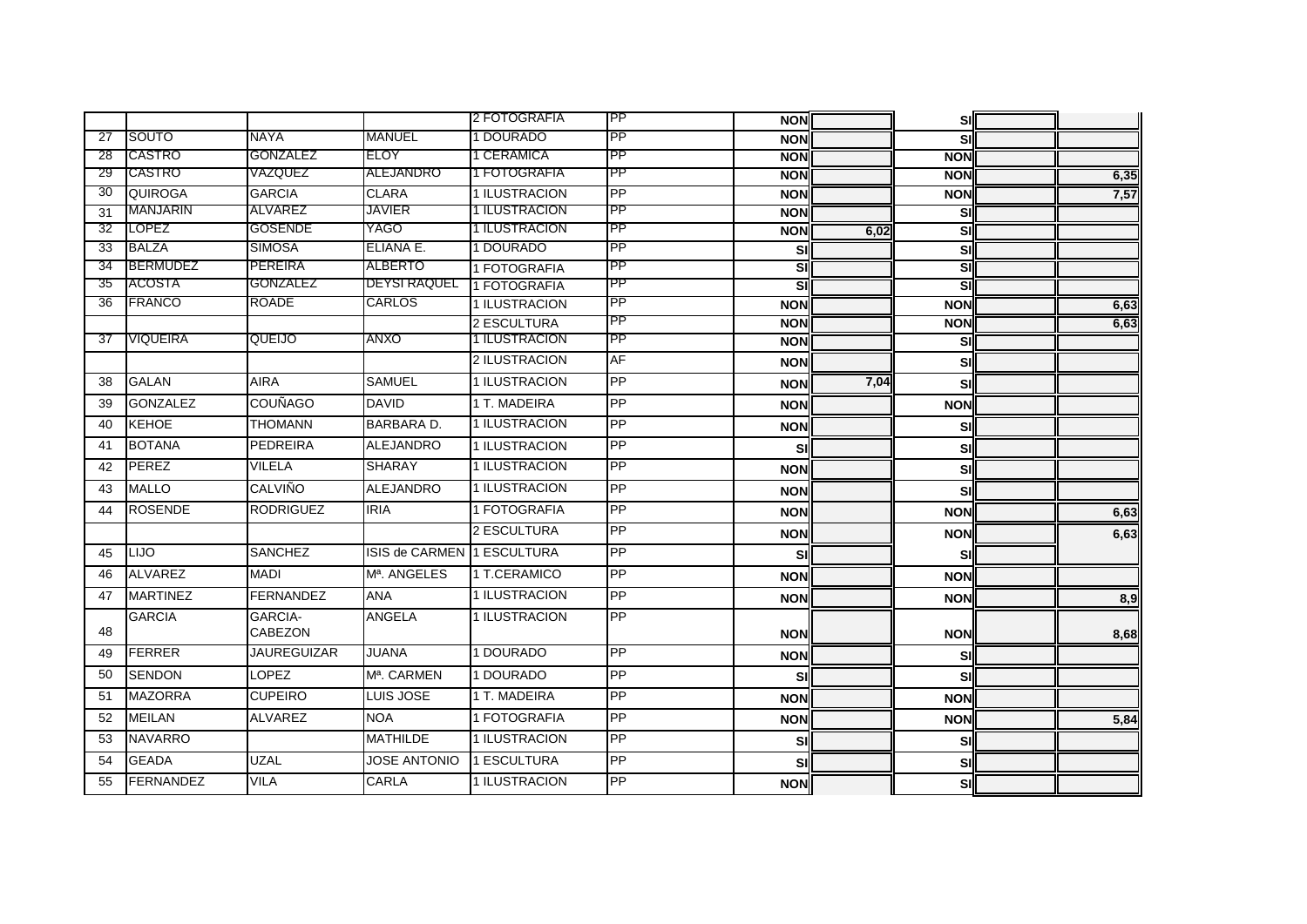| 56 | VAZQUEZ          | <b>AMADO</b>     | <b>DESIREE</b>              | 1 ILUSTRACION | PP        | <b>NON</b> |      | <b>NON</b>               | 5,81     |
|----|------------------|------------------|-----------------------------|---------------|-----------|------------|------|--------------------------|----------|
| 57 | <b>DOCE</b>      | <b>SANIN</b>     | <b>JAVIER</b>               | 1 ILUSTRACION | PP        | <b>NON</b> |      | <b>SI</b>                |          |
| 58 | <b>VARELA</b>    | <b>NOVO</b>      | <b>IRIA</b>                 | 1 FOTOGRAFIA  | <b>PP</b> | <b>NON</b> |      | SI                       |          |
|    |                  |                  |                             | 2 FOTOGRAFIA  | <b>MM</b> | <b>NON</b> |      | <b>SI</b>                |          |
| 59 | CAO              | <b>ROMERO</b>    | <b>JORGE</b>                | 1 ILUSTRACION | PP        | <b>NON</b> | 5,62 | SI                       |          |
| 60 | <b>LOPEZ</b>     | <b>RODRIGUEZ</b> | <b>ALVARO</b>               | 1 FOTOGRAFIA  | PP        | SI         |      | SI                       |          |
| 61 | <b>AMIGO</b>     | <b>BARREIRO</b>  | <b>IRIA</b>                 | 1 ILUSTRACION | PP        | <b>SI</b>  |      | $\overline{\mathsf{si}}$ |          |
| 62 | FERNANDEZ        | <b>RECOUSO</b>   | <b>SILVIA</b>               | 1 ILUSTRACION | PP        | SI         |      | SI                       |          |
| 63 | <b>GOMEZ</b>     | <b>GUTIERREZ</b> | <b>IRENE</b>                | 1 ILUSTRACION | PP        | SI         |      | SI                       |          |
| 64 | <b>TORIBIO</b>   | <b>GARCIA</b>    | <b>PAOLA</b>                | 1 ILUSTRACION | PP        | <b>NON</b> |      | <b>NON</b>               | 6        |
|    |                  |                  |                             | 2 ESCULTURA   | PP        | <b>NON</b> |      | <b>NON</b>               | $6 \mid$ |
|    |                  |                  |                             | 3 DOURADO     | <b>PP</b> | <b>NON</b> |      | <b>NON</b>               | 6        |
| 65 | <b>GUTIERREZ</b> | <b>RODRIGUEZ</b> | <b>JUAN</b>                 | 1 ILUSTRACION | PP        | <b>NON</b> |      | SI                       |          |
|    |                  |                  |                             | 2 FOTOGRAFIA  | PP        | <b>NON</b> |      | SI                       |          |
| 66 | <b>MEDAL</b>     | <b>FRANCESCH</b> | <b>TATIANA</b>              | 1 T.CERAMICO  | PP        | <b>NON</b> |      | <b>NON</b>               |          |
| 67 | <b>FIGUEIRO</b>  | <b>DIAZ</b>      | <b>ELENA</b>                | 1 ILUSTRACION | PP        | <b>NON</b> |      | SI                       |          |
|    |                  |                  |                             | 2 ILUSTRACION | <b>AF</b> | <b>NON</b> |      | <b>SI</b>                |          |
| 68 | <b>MONTERO</b>   | <b>BLANCO</b>    | <b>PAULA</b>                | 1 ILUSTRACION | PP        | SI         |      | SI                       |          |
|    |                  |                  |                             | 2 FOTOGRAFIA  | PP        | SI         |      | <b>SI</b>                |          |
| 69 | <b>PEREZ</b>     | <b>MARTINEZ</b>  | <b>NATALIA</b>              | 1 FOTOGRAFIA  | PP        | <b>NON</b> |      | <b>SI</b>                |          |
| 70 | <b>MUIÑOS</b>    | <b>FERNANDEZ</b> | <b>SARA</b>                 | 1 FOTOGRAFIA  | PP        | <b>NON</b> |      | <b>NON</b>               | 6,05     |
|    |                  |                  |                             | 2 ILUSTRACION | PP        | <b>NON</b> |      | <b>NON</b>               | 6,05     |
| 71 | <b>PARDAL</b>    | PEREZ            | <b>SAINZA</b>               | 1 FOTOGRAFIA  | PP        | SI         |      | <b>SI</b>                |          |
|    |                  |                  |                             | 2 FOTOGRAFIA  | <b>MM</b> | SI         |      | SI                       |          |
| 72 | <b>DIAZ</b>      | LOPEZ            | MIRIAN VIVIANA 1 FOTOGRAFIA |               | PP        | <b>NON</b> |      | <b>SI</b>                |          |
| 73 | <b>FLORES</b>    | <b>DE RUS</b>    | <b>MARIA</b>                | 1 T.CERAMICO  | PP        | <b>NON</b> |      | <b>NON</b>               |          |
| 74 | VIÑUELA          | LOPEZ            | <b>JOSE VICENTE</b>         | 1 T.CERAMICO  | PP        | <b>NON</b> |      | <b>NON</b>               |          |
| 75 | <b>RODRIGUEZ</b> | <b>BONITO</b>    | <b>ANA MARIA</b>            | 1 FOTOGRAFIA  | PP        | <b>NON</b> |      | <b>SI</b>                |          |
|    |                  |                  |                             | 2 ILUSTRACION | PP        | <b>NON</b> |      | <b>SI</b>                |          |
| 76 | <b>RODRIGUEZ</b> | <b>BONITO</b>    | Mª.GIOCONDA                 | 1 FOTOGRAFIA  | PP        | <b>NON</b> |      | SI                       |          |
|    |                  |                  |                             | 2 ILUSTRACION | PP        | <b>NON</b> |      | <b>SI</b>                |          |
| 77 | <b>FAJARDO</b>   | <b>LOPEZ</b>     | <b>LAURA</b>                | 1 ESCULTURA   | PP        | <b>NON</b> | 6,25 | <b>SI</b>                |          |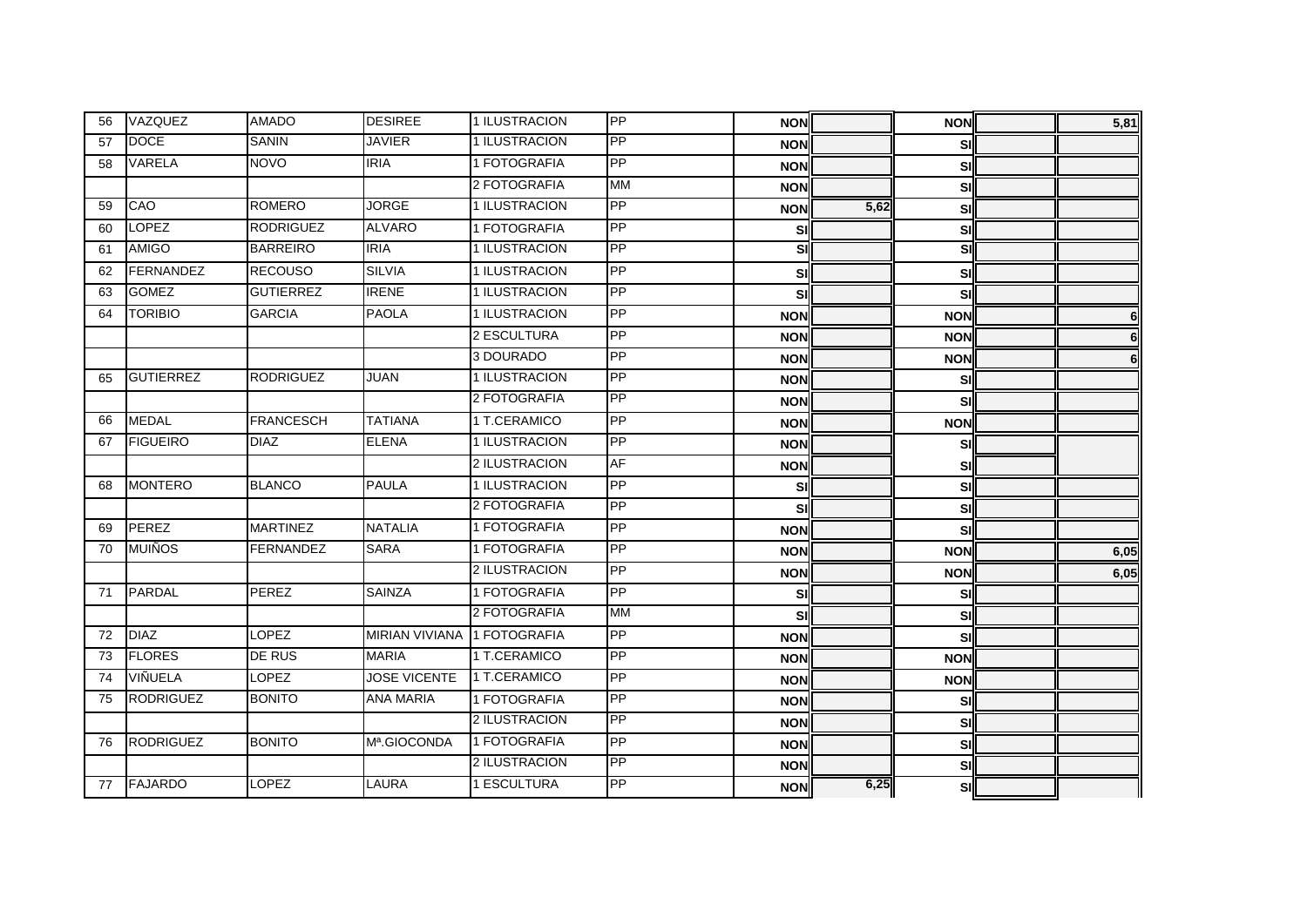| 78 | <b>CASTRO</b>      | VAZQUEZ          | <b>ADRIAN</b>       | 1 ILUSTRACION | PP        | <b>NON</b> |     | sıl        |      |
|----|--------------------|------------------|---------------------|---------------|-----------|------------|-----|------------|------|
| 79 | <b>FERNANDEZ</b>   | <b>CADABAL</b>   | <b>MARIA</b>        | 1 ILUSTRACION | PP        | SI         |     | <b>SI</b>  |      |
|    |                    |                  |                     | 2 FOTOGRAFIA  | PP        | SI         |     | <b>SI</b>  |      |
| 80 | <b>RODRIGUEZ</b>   | <b>DOMINGUEZ</b> | <b>MARIA ISABEL</b> | 1 ILUSTRACION | PP        | <b>NON</b> |     | <b>SI</b>  |      |
|    |                    |                  |                     | 2 FOTOGRAFIA  | PP        | <b>NON</b> |     | <b>SI</b>  |      |
| 81 | <b>SANTOS</b>      | <b>PASANTES</b>  | <b>SERGIO</b>       | 1 ILUSTRACION | PP        | SI         |     | <b>SI</b>  |      |
| 82 | <b>CANCELA</b>     | <b>RODRIGUEZ</b> | <b>MANUEL</b>       | 1 ILUSTRACION | PP        | <b>NON</b> |     | SI         |      |
| 83 | <b>MARTINEZ</b>    | SANCHEZ          | <b>ELENA XIAXIN</b> | 1 FOTOGRAFIA  | PP        | <b>NON</b> |     | <b>NON</b> | 6,37 |
|    |                    |                  |                     | 2 FOTOGRAFIA  | <b>MM</b> | <b>NON</b> |     | <b>NON</b> | 6,37 |
|    |                    |                  |                     | 3 FOTOGRAFIA  | <b>RF</b> | <b>NON</b> |     | <b>NON</b> | 6,37 |
| 84 | <b>PEREZ</b>       | <b>ALVAREZ</b>   | <b>SERGIO</b>       | 1 ILUSTRACION | PP        | <b>NON</b> |     | SI         |      |
|    |                    |                  |                     | 2 ILUSTRACION | <b>AF</b> | <b>NON</b> |     | <b>SI</b>  |      |
| 85 | <b>BEY</b>         | <b>SENRA</b>     | <b>LAURA</b>        | 1 ESCULTURA   | PP        | <b>NON</b> |     | <b>NON</b> | 6,55 |
| 86 | <b>BEY</b>         | <b>SENRA</b>     | LAURA               | 1 ILUSTRACION | PP        | <b>NON</b> |     | SI         |      |
|    |                    |                  |                     | 2 ILUSTRACION | <b>AF</b> | <b>NON</b> |     | <b>SI</b>  |      |
| 87 | <b>ALVAREZ</b>     | <b>VEGA</b>      | <b>MARIA MAR</b>    | 1 DOURADO     | PP        | <b>NON</b> |     | SI         |      |
| 88 | <b>RIVERA</b>      | <b>ROIZ</b>      | CARLOS M.           | 1 ILUSTRACION | PP        | <b>NON</b> |     | <b>NON</b> | 5,58 |
|    |                    |                  |                     | 2 FOTOGRAFIA  | PP        | <b>NON</b> |     | <b>NON</b> | 5,58 |
|    |                    |                  |                     | 3 ESCULTURA   | PP        | <b>NON</b> |     | <b>NON</b> | 5,58 |
|    |                    |                  |                     | 4 DOURADO     | PP        | <b>NON</b> |     | <b>NON</b> | 5,58 |
| 89 | <b>GONZALEZ</b>    | <b>MAURIZ</b>    | <b>GLORIA MARIA</b> | 1 ILUSTRACION | <b>PP</b> | <b>NON</b> |     | <b>SI</b>  |      |
|    |                    |                  |                     | 2 FOTOGRAFIA  | PP        | <b>NON</b> |     | <b>SI</b>  |      |
| 90 | <b>DE LA TORRE</b> | <b>GARCIA</b>    | <b>LIDIA</b>        | 1 ESCULTURA   | PP        | S          |     | SI         |      |
| 91 | PEREZ              | <b>BARREIRO</b>  | <b>JORGE JUAN</b>   | 1 ESCULTURA   | PP        | <b>NON</b> | 7,5 | <b>SI</b>  |      |
| 92 | <b>FERNANDEZ</b>   | <b>CRIADO</b>    | MACARENA L.         | 1 ILUSTRACION | PP        | <b>NON</b> |     | <b>SI</b>  |      |
| 93 | <b>ROMANOS</b>     | <b>PAN</b>       | <b>ALBERTO</b>      | 1 FOTOGRAFIA  | PP        | <b>NON</b> |     | <b>SI</b>  |      |
|    |                    |                  |                     | 2 ILUSTRACION | PP        | <b>NON</b> |     | <b>SI</b>  |      |
| 94 | <b>FARRAPEIRA</b>  | <b>GOMEZ</b>     | <b>MARTA</b>        | 1 ILUSTRACION | PP        | <b>NON</b> |     | <b>SI</b>  |      |
|    |                    |                  |                     | 2 FOTOGRAFIA  | PP        | <b>NON</b> |     | <b>SI</b>  |      |
| 95 | <b>ROSALES</b>     | <b>MURILLO</b>   | <b>MARIA</b>        | 1 ILUSTRACION | PP        | <b>NON</b> |     | s          |      |
|    |                    |                  |                     | 2 FOTOGRAFIA  | PP        | <b>NON</b> |     | SI         |      |
| 96 | <b>QUINTANS</b>    | <b>PAZOS</b>     | <b>SERGIO</b>       | 1 FOTOGRAFIA  | PP        | sı         |     | <b>SI</b>  |      |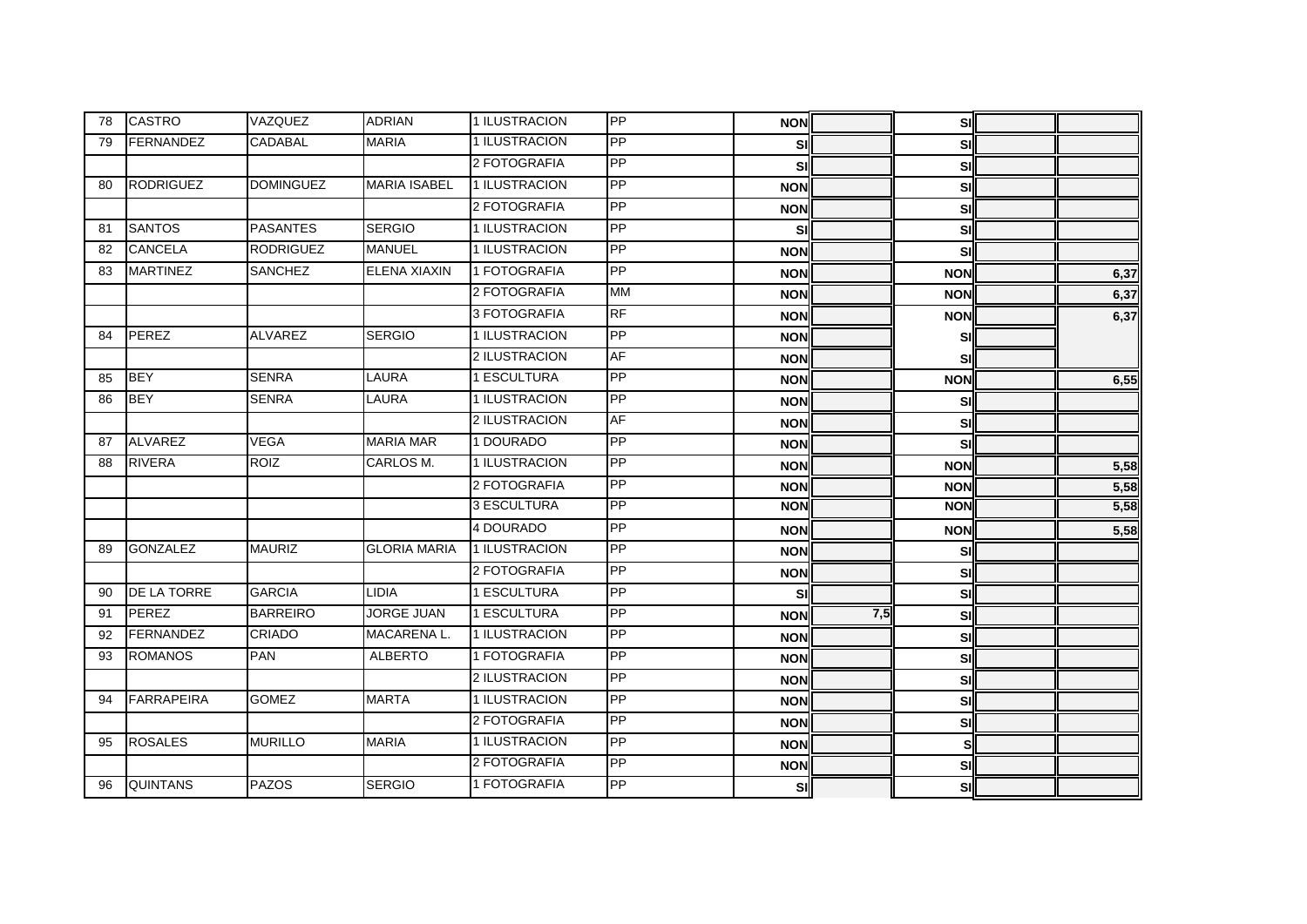| 97  | <b>RAMOS</b>                            | <b>BAO</b>       | <b>MARIA SUSANA 1 ILUSTRACION</b> |               | PP        | <b>NON</b> | sı         |      |
|-----|-----------------------------------------|------------------|-----------------------------------|---------------|-----------|------------|------------|------|
| 98  | <b>CONDE</b>                            | <b>ROJAS</b>     | <b>PAMELA</b>                     | 1 ILUSTRACION | PP        | <b>NON</b> | <b>SI</b>  |      |
|     |                                         |                  |                                   | 2 FOTOGRAFIA  | PP        | <b>NON</b> | <b>SI</b>  |      |
| 99  | <b>RAMIREZ</b>                          | <b>RODRIGUEZ</b> | FELIX A.                          | 1 FOTOGRAFIA  | PP        | <b>NON</b> | <b>SI</b>  |      |
| 100 | <b>FERNANDEZ DE</b><br><b>LAS HERAS</b> | SOUTO            | <b>MARINA</b>                     | 1 FOTOGRAFIA  | <b>PP</b> | <b>NON</b> | <b>SI</b>  |      |
| 101 | <b>PALLAS</b>                           | <b>IGLESIAS</b>  | <b>MANUEL JESUS</b>               | 1 T.MADEIRA   | PP        | <b>NON</b> | <b>NON</b> |      |
| 102 | <b>MEIS</b>                             | <b>FERNANDEZ</b> | <b>ALBA</b>                       | 1 FOTOGRAFIA  | PP        | SI         | SI         |      |
| 103 | <b>MONTEJO</b>                          | <b>GOMEZ</b>     | <b>MALENA</b>                     | 1 FOTOGRAFIA  | PP        | SI         | SI         |      |
| 104 | VALIÑO                                  | <b>FERNANDEZ</b> | <b>ANA</b>                        | 1 ILUSTRACION | PP        | <b>NON</b> | <b>SI</b>  |      |
|     |                                         |                  |                                   | 2 FOTOGRAFIA  | <b>PP</b> | <b>NON</b> | <b>SI</b>  |      |
| 105 | FERNANDEZ                               | <b>SANCHEZ</b>   | <b>JOSEFINA</b>                   | 1 FOTOGRAFIA  | PP        | <b>NON</b> | sı         |      |
| 106 | FERNANDEZ                               | <b>SANCHEZ</b>   | <b>JOSEFINA</b>                   | 1 T.CERAMICO  | PP        | <b>NON</b> | <b>NON</b> |      |
| 107 | SOUTO                                   | <b>DOMINGUEZ</b> | <b>JULIA</b>                      | 1 ESCULTURA   | PP        | <b>NON</b> | <b>NON</b> |      |
|     |                                         |                  |                                   | 2 DOURADO     | <b>PP</b> | <b>NON</b> | <b>NON</b> |      |
| 108 | PEREZ                                   | FERNANDEZ        | <b>ALBA</b>                       | 1 FOTOGRAFIA  | PP        | <b>NON</b> | <b>NON</b> | 7,82 |
| 109 | <b>GONZALEZ</b>                         | <b>CALLE</b>     | <b>CELIA</b>                      | 1 ILUSTRACION | <b>PP</b> | <b>NON</b> | <b>NON</b> | 8,82 |
| 110 | <b>REY</b>                              | <b>NOYA</b>      | <b>MARIÑA</b>                     | 1 ILUSTRACION | <b>PP</b> | <b>NON</b> | <b>NON</b> | 7,5  |
|     |                                         |                  |                                   | 2 ILUSTRACION | AF        | <b>NON</b> | <b>NON</b> | 7,5  |
|     |                                         |                  |                                   | 3 ILUSTRACION | <b>RF</b> | <b>NON</b> | <b>NON</b> | 7,5  |
| 111 | <b>MAGARIÑOS</b>                        | <b>SARTAL</b>    | NICOLAS G.                        | 1 ILUSTRACION | PP        | <b>NON</b> | <b>NON</b> | 6,75 |
|     |                                         |                  |                                   | 2 ILUSTRACION | AF        | <b>NON</b> | <b>NON</b> | 6,75 |
|     |                                         |                  |                                   | 3 ILUSTRACION | <b>RF</b> | <b>NON</b> | <b>NON</b> | 6,75 |
| 112 | <b>ANTON</b>                            | <b>DE MIGUEL</b> | MARIA C.                          | 1 T.CERAMICO  | PP        | <b>NON</b> | <b>NON</b> |      |
| 113 | <b>LOPEZ</b>                            | <b>PENAS</b>     | <b>MARIA NEREA</b>                | 1 ILUSTRACION | PP        | <b>NON</b> | SI         |      |
| 114 | <b>BLANCO</b>                           | <b>DELGADO</b>   | <b>AMELIA</b>                     | 1 FOTOGRAFIA  | <b>PP</b> | <b>NON</b> | SI         |      |
| 114 | <b>PEREZ</b>                            | <b>NUÑEZ</b>     | <b>MARIA</b>                      | 1 ILUSTRACION | PP        | SI         | SI         |      |
|     |                                         |                  |                                   | 2 FOTOGRAFIA  | PP        | SI         | SI         |      |
| 115 | <b>GONZALEZ</b>                         | <b>FERNANDEZ</b> | <b>ANTIA</b>                      | 1 FOTOGRAFIA  | PP        | <b>NON</b> | <b>NON</b> | 6,89 |
|     |                                         |                  |                                   | 2 FOTGRAFIA   | <b>AF</b> | <b>NON</b> | <b>NON</b> | 6,89 |
| 116 | <b>EIRIN</b>                            | <b>SANTOS</b>    | <b>PATRICIA</b>                   | 1 ILUSTRACION | PP        | <b>NON</b> | <b>NON</b> | 6,55 |
|     |                                         |                  |                                   | 2 ILUSTRACION | <b>AF</b> | <b>NON</b> | <b>NON</b> | 6,55 |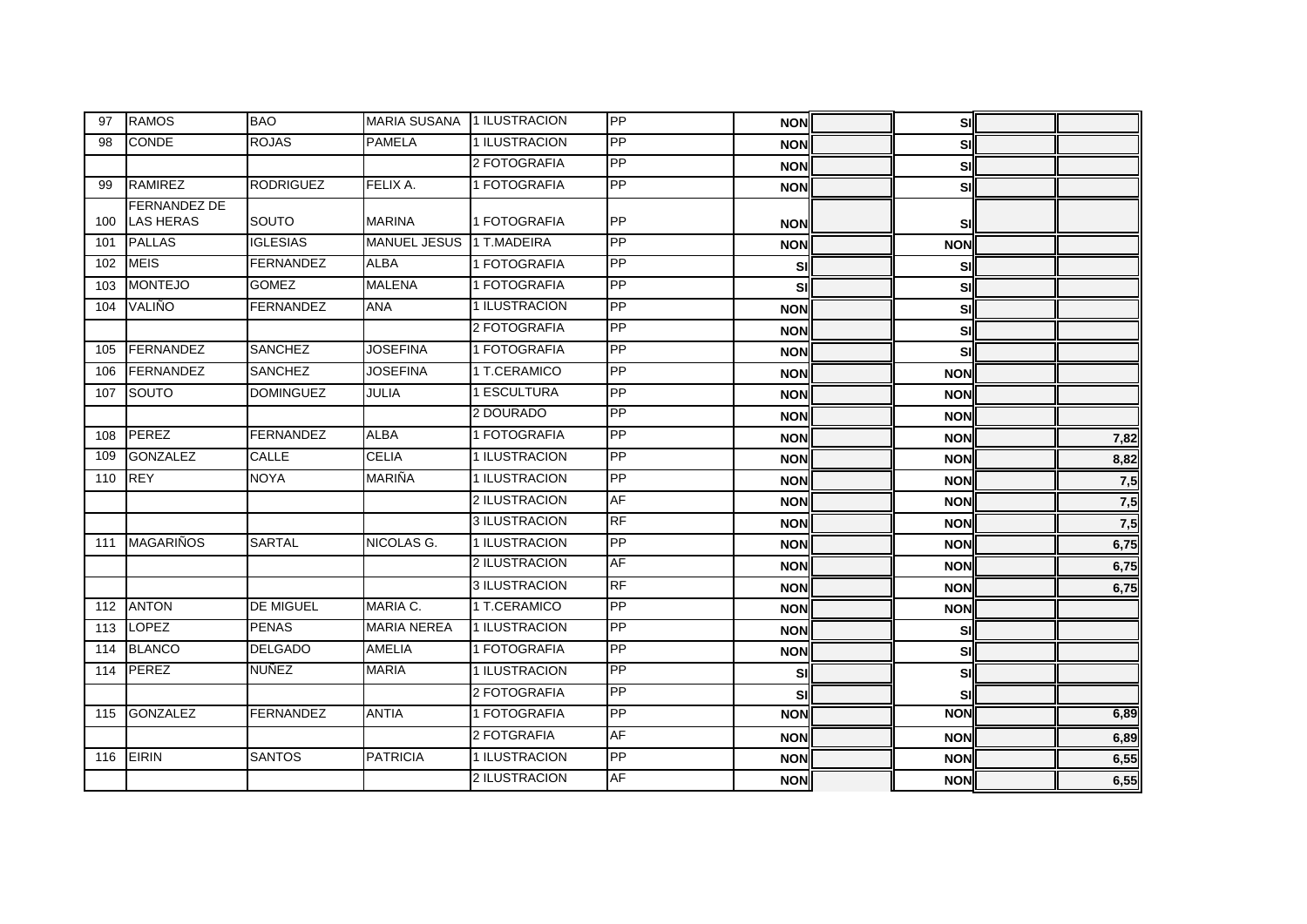|     | 117 DIAZ         | DE CARVALHO      | <b>INES</b>        | 1 ILUSTRACION | PP        | <b>NON</b> |             | <b>NON</b> |      | 7,38 |
|-----|------------------|------------------|--------------------|---------------|-----------|------------|-------------|------------|------|------|
|     |                  |                  |                    | 2 ILUSTRACION | <b>AF</b> | <b>NON</b> |             | <b>NON</b> |      | 7,38 |
| 118 | <b>GARCIA</b>    | <b>RODRIGUEZ</b> | <b>MICHELLE</b>    | 1 FOTOGRAFIA  | PP        | <b>NON</b> |             | <b>NON</b> |      | 7,79 |
|     |                  |                  |                    | 2 FOTOGRAFIA  | <b>MM</b> | <b>NON</b> |             | <b>NON</b> |      | 7,79 |
| 119 | <b>NIETO</b>     | <b>REGO</b>      | <b>ARIADNE</b>     | 1 FOTOGRAFIA  | PP        | <b>NON</b> |             | <b>NON</b> |      | 7,58 |
| 120 | QUINTAS          | <b>INCHAUSTI</b> | FERNANDA C.        | 1 FOTOGRAFIA  | PP        | <b>NON</b> |             | <b>NON</b> |      | 7,37 |
| 121 | LEIRO            | <b>DOZO</b>      | <b>JORGE</b>       | 1 ESCULTURA   | PP        | <b>NON</b> |             | <b>NON</b> |      |      |
|     |                  |                  |                    | 2 ILUSTRACION | PP        | <b>NON</b> |             | <b>NON</b> |      |      |
|     |                  |                  |                    | 3 ILUSTRACION | <b>AF</b> | <b>NON</b> |             | <b>NON</b> |      |      |
| 122 | <b>GOMES</b>     | <b>TEIJELO</b>   | <b>DAVID</b>       | 1 ILUSTRACION | PP        | <b>NON</b> |             | SI         |      |      |
|     |                  |                  |                    | 2 FOTOGRAFIA  | PP        | <b>NON</b> |             | SI         |      |      |
| 123 | <b>RAMOS</b>     | <b>LOPEZ</b>     | <b>MARIA ELENA</b> | 1 T.CERAMICO  | PP        | <b>NON</b> |             | <b>NON</b> |      |      |
| 124 | <b>CAGIAO</b>    | <b>LOPEZ</b>     | <b>ANA MARIA</b>   | 1 T.CERAMICO  | PP        | <b>NON</b> |             | <b>NON</b> |      |      |
| 125 | <b>FERNANDEZ</b> | CALVO            | <b>ALBA</b>        | 1 FOTOGRAFIA  | PP        | <b>NON</b> |             | <b>NON</b> |      | 5,78 |
| 126 | <b>FERNANDEZ</b> | <b>RIAL</b>      | <b>SONIA</b>       | 1 T.CERAMICO  | PP        | <b>NON</b> |             | <b>NON</b> |      |      |
| 127 | <b>LOPEZ</b>     | <b>FORMOSO</b>   | <b>MANUELA</b>     | 1 T.CERAMICO  | PP        | <b>NON</b> |             | <b>NON</b> |      |      |
| 128 | <b>CACABELOS</b> | <b>BARREIRO</b>  | <b>OLAIA</b>       | 1 ILUSTRACION | PP        | <b>NON</b> |             | <b>NON</b> |      | 6,53 |
|     |                  |                  |                    | 2 ILUSTRACION | <b>AF</b> | <b>NON</b> |             | <b>NON</b> |      | 6,53 |
| 129 | <b>BARRIO</b>    | <b>GONZALEZ</b>  | <b>RAFAEL</b>      | 1 T.CERAMICO  | PP        | <b>NON</b> |             | <b>NON</b> |      |      |
| 130 | <b>BLANCO</b>    | CALVO            | <b>ANTONIO</b>     | 1 ILUSTRACION | PP        | <b>NON</b> | <b>APTO</b> | SI         |      |      |
| 131 | <b>RIOS</b>      | <b>GONZALEZ</b>  | <b>ADRIANA</b>     | 1 FOTOGRAFIA  | PP        | <b>NON</b> |             | <b>NON</b> |      | 7,8  |
| 132 | FERNANDEZ        | <b>FERNANDEZ</b> | <b>DAVID</b>       | 1 FOTOGRAFIA  | PP        | <b>NON</b> |             | SI         |      |      |
| 133 | <b>PLASENCIA</b> | <b>MOREIRA</b>   | <b>BARBARA K.</b>  | 1 DOURADO     | PP        | <b>NON</b> |             | <b>NON</b> | 5,05 |      |
| 134 | <b>SANCHO</b>    | <b>RIVAS</b>     | <b>AURORA</b>      | 1 ILUSTRACION | PP        | <b>NON</b> |             | <b>NON</b> |      | 8,05 |
|     |                  |                  |                    | 2 FOTOGRAFIA  | PP        | <b>NON</b> |             | <b>NON</b> |      | 8,05 |
|     |                  |                  |                    | 3 ESCULTURA   | <b>PP</b> | <b>NON</b> |             | <b>NON</b> |      | 8,05 |
|     |                  |                  |                    | 4 DOURADO     | PP        | <b>NON</b> |             | <b>NON</b> |      | 8,05 |
| 135 | <b>BLANCO</b>    | <b>MORENO</b>    | <b>AMANDA</b>      | 1 ILUSTRACION | PP        | <b>NON</b> |             | SI         |      |      |
| 136 | <b>VIACAMBRE</b> | <b>TELO</b>      | <b>MARIA DIANA</b> | 1 T.CERAMICO  | PP        | <b>NON</b> |             | <b>NON</b> |      |      |
| 137 | <b>BARROS</b>    | <b>FORTUNA</b>   | <b>PATRICIA</b>    | 1 ILUSTRACION | PP        | <b>NON</b> |             | <b>NON</b> |      | 7,7  |
| 138 | <b>GONZALEZ</b>  | <b>MEIJIDE</b>   | <b>MARIA JOSE</b>  | 1 ILUSTRACION | PP        | <b>NON</b> |             | <b>NON</b> |      |      |
|     |                  |                  |                    | 2 FOTOGRAFIA  | PP        | <b>NON</b> |             | <b>NON</b> |      |      |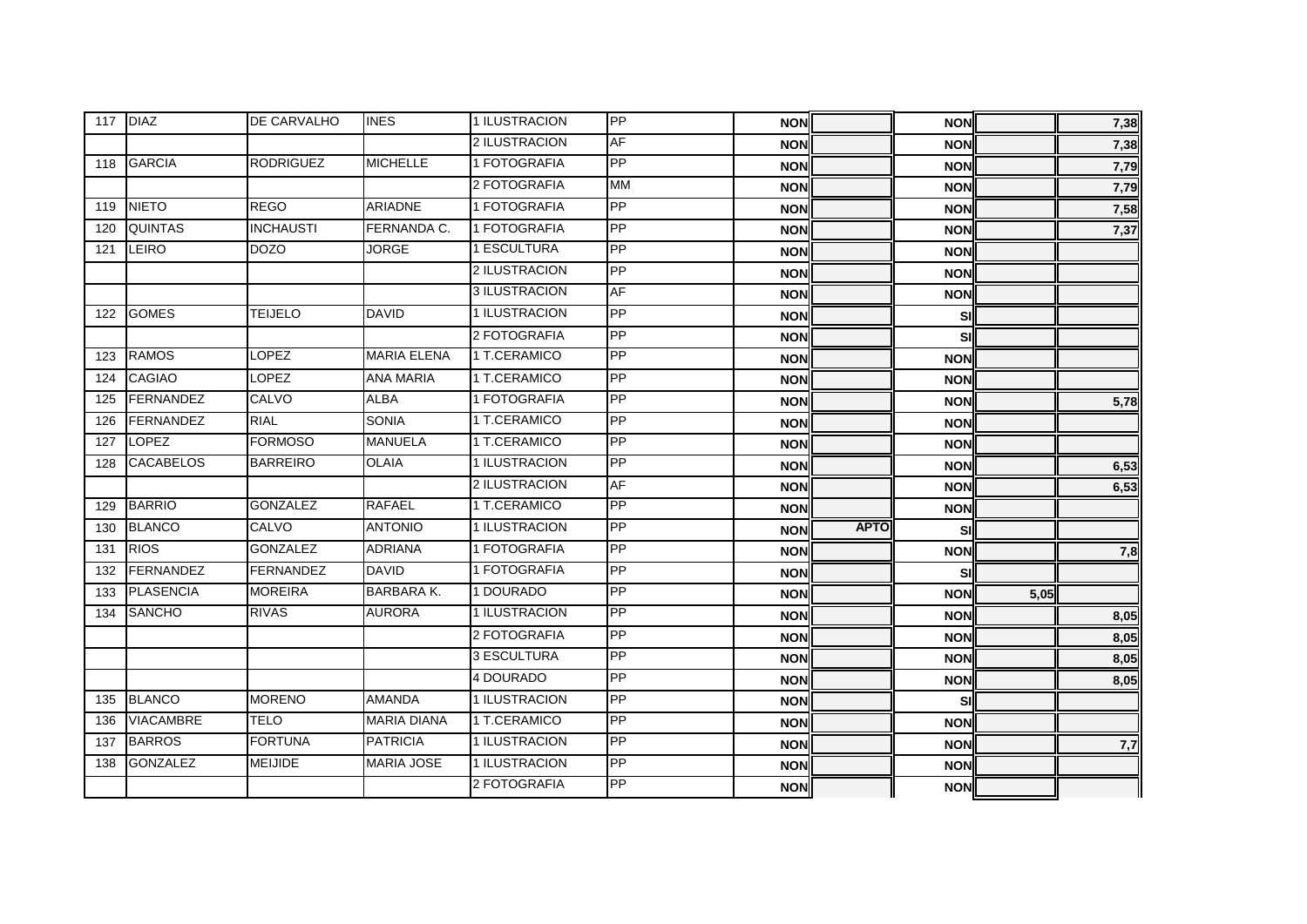|     |                  |                  |                 | 3 ESCULTURA   | PP              | <b>NON</b> |             | <b>NON</b> |      |
|-----|------------------|------------------|-----------------|---------------|-----------------|------------|-------------|------------|------|
|     |                  |                  |                 | 4 DOURADO     | PP              | <b>NON</b> |             | <b>NON</b> |      |
| 139 | <b>BARRIO</b>    | <b>GONZALEZ</b>  | <b>RAFAEL</b>   | 1 FOTGRAFIA   | PP              | <b>NON</b> |             | SI         |      |
|     |                  |                  |                 | 2 ILUSTRACION | PP              | <b>NON</b> |             | SI         |      |
| 140 | <b>PAIS</b>      | <b>TEIJELO</b>   | <b>MARCO</b>    | 1 ILUSTRACION | PP              | SI         |             | SI         |      |
| 141 | <b>MARTINEZ</b>  | <b>NOVAIS</b>    | <b>ZELTIA</b>   | 1 T.CERAMICO  | PP              | <b>NON</b> |             | <b>NON</b> |      |
| 142 | <b>GONZALEZ</b>  | <b>FRANCO</b>    | <b>JORGE</b>    | 1 ESCULTURA   | PP              | <b>NON</b> |             | SI         |      |
| 143 | <b>GARCIA</b>    | CAO              | <b>CRISTINA</b> | 1 ILUSTRACION | PP              | <b>NON</b> |             | SI         |      |
|     |                  |                  |                 | 2 ILUSTRACION | <b>AF</b>       | <b>NON</b> |             | SI         |      |
|     |                  |                  |                 | 3 FOTOGRAFIA  | <b>MM</b>       | <b>NON</b> |             | SI         |      |
|     |                  |                  |                 | 4 FOTOGRAFIA  | PP              | <b>NON</b> |             | SI         |      |
| 144 | <b>BUITRON</b>   | <b>CORTIÑAS</b>  | <b>SERGIO</b>   | 1 ILUSTRACION | PP              | <b>NON</b> |             | SI         |      |
|     |                  |                  |                 | 2 FOTOGRAFIA  | PP              | <b>NON</b> |             | SI         |      |
| 145 | PEÑA             | <b>INSUA</b>     | <b>ESTEBAN</b>  | 1 ILUSTRACION | PP              | <b>NON</b> |             | SI         |      |
| 146 | FERNANDEZ        | <b>DE CASTRO</b> | <b>LUCIA</b>    | 1 ILUSTRACION | PP              | <b>NON</b> |             | SI         |      |
| 147 | <b>VIZOSO</b>    | <b>PASTRANA</b>  | <b>CARMEN</b>   | 1 ILUSTRACION | PP              | <b>NON</b> |             | <b>NON</b> |      |
| 148 | <b>DIAZ</b>      | SOUTO            | <b>ANA</b>      | 1 ESCULTURA   | PP              | <b>NON</b> | <b>APTA</b> | SI         |      |
|     |                  |                  |                 | 2 DOURADO     | PP              | <b>NON</b> | <b>APTA</b> | SI         |      |
| 149 | <b>BARBE</b>     | <b>MARTIN</b>    | <b>ELENA</b>    | 1 FOTOGRAFIA  | PP              | <b>NON</b> |             | <b>SI</b>  |      |
| 150 | <b>MARTINEZ</b>  | <b>BLANCO</b>    | <b>PABLO</b>    | 1 DOURADO     | PP              | SI         |             | SI         |      |
|     |                  |                  |                 | 2 ESCULTURA   | PP              | SI         |             | <b>SI</b>  |      |
| 151 | <b>BABIO</b>     | <b>GARCIA</b>    | <b>PAULA</b>    | 1 ILUSTRACION | PP              | <b>NON</b> |             | <b>NON</b> | 8,89 |
| 152 | MUÑIZ            | <b>TORRES</b>    | <b>DANIEL</b>   | 1 FOTOGRAFIA  | PP              | <b>NON</b> |             | SI         |      |
|     |                  |                  |                 | 2 ILUSTRACION | PP              | <b>NON</b> |             | SI         |      |
| 153 | <b>HERRERO</b>   | <b>CASTRO</b>    | <b>MARTA</b>    | 1 ILUSTRACION | PP              | <b>NON</b> |             | SI         |      |
| 154 | <b>LOPALCO</b>   |                  | <b>GIOVANNA</b> | 1 T.CERAMICO  | $\overline{PP}$ | <b>NON</b> |             | <b>NON</b> |      |
| 155 | <b>ALVAREZ</b>   | <b>TOBIO</b>     | <b>ANTONIO</b>  | 1 ILUSTRACION | PP              | <b>NON</b> | 5,4         | SI         |      |
|     |                  |                  |                 | 2 ILUSTRACION | <b>AF</b>       | <b>NON</b> | 5,4         | <b>SI</b>  |      |
| 156 | <b>RODRIGUEZ</b> | <b>LOPEZ</b>     | <b>LARA</b>     | 1 FOTOGRAFIA  | PP              | <b>NON</b> |             | SI         |      |
| 157 | <b>DE ANDRES</b> | <b>GONZALEZ</b>  | <b>ANA</b>      | 1 FOTOGRAFIA  | PP              | <b>NON</b> |             | <b>SI</b>  |      |
| 158 | PIÑEIRO          | <b>GRANDAL</b>   | <b>NURIA</b>    | 1 FOTOGRAFIA  | PP              | <b>NON</b> |             | <b>NON</b> | 6,05 |
|     |                  |                  |                 | 2 ILUSTRACION | PP              | <b>NON</b> |             | <b>NON</b> | 6,05 |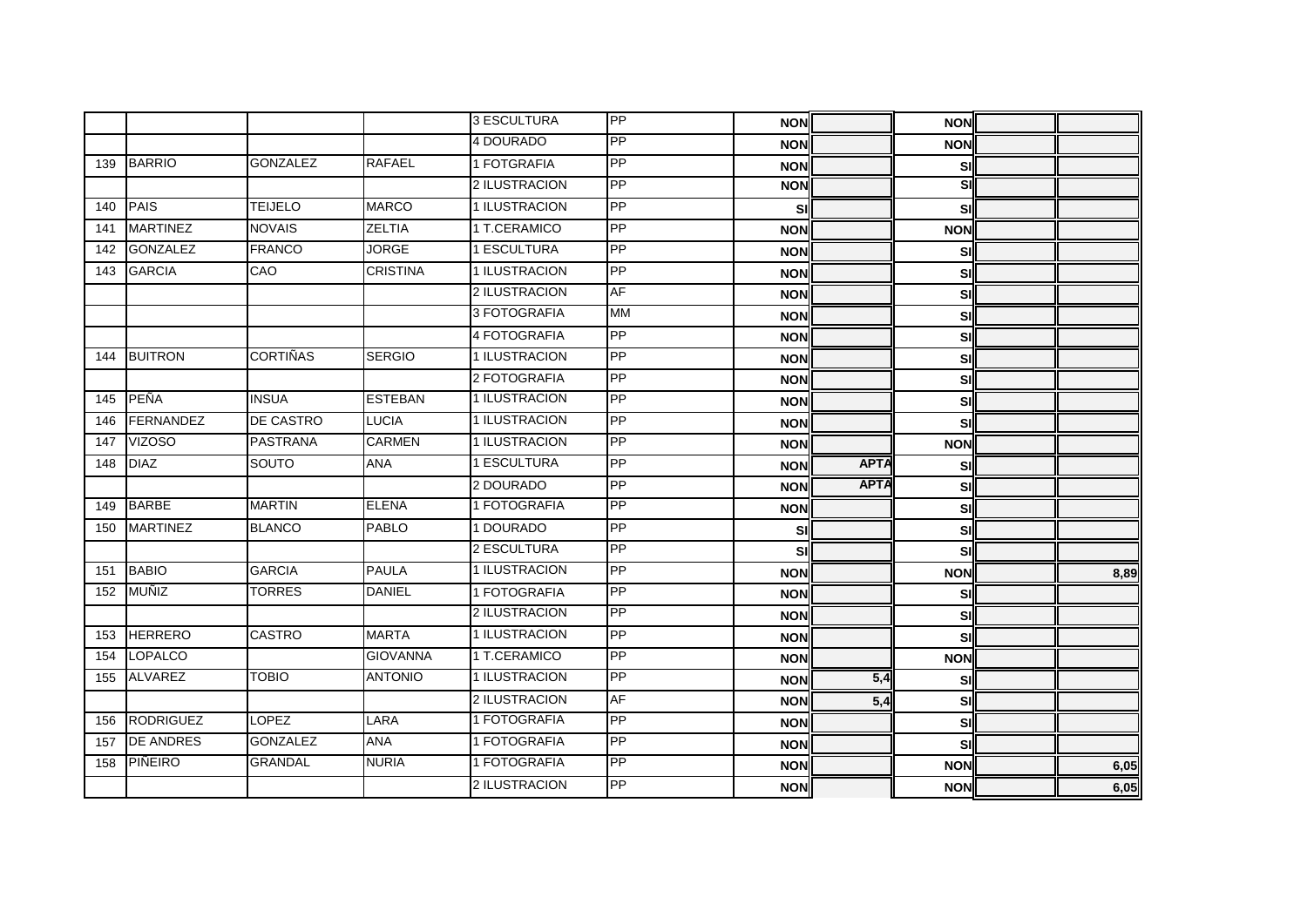| 159 | <b>JUSTO</b>      | FERNANDEZ        | <b>NOELIA</b>                     | 1 FOTOGRAFIA  | <b>PP</b>  | <b>NON</b> | <b>NON</b> |           | 6,37 |
|-----|-------------------|------------------|-----------------------------------|---------------|------------|------------|------------|-----------|------|
|     |                   |                  |                                   | 2 ILUSTRACION | PP         | <b>NON</b> | <b>NON</b> |           | 6,37 |
| 160 | <b>RAMOS</b>      | ABELLEIRA        | <b>ESTRELA</b>                    | 1 ILUSTRACION | <b>PP</b>  | SI         |            | SI        |      |
|     |                   |                  |                                   | 2 FOTOGRAFIA  | PP         | SI         |            | SI        |      |
| 161 | <b>BUGALLO</b>    | <b>FERNANDEZ</b> | ENRIQUE J.                        | 1 ILUSTRACION | PP         | <b>NON</b> |            | <b>SI</b> |      |
|     |                   |                  |                                   | 2 ILUSTRACION | <b>AF</b>  | <b>NON</b> |            | SI        |      |
|     |                   |                  |                                   | 3 FOTOGRAFIA  | <b>PP</b>  | <b>NON</b> |            | <b>SI</b> |      |
|     |                   |                  |                                   | 4 FOTOGRAFIA  | <b>AF</b>  | <b>NON</b> |            | SI        |      |
| 162 | <b>CODESIDO</b>   | <b>REY</b>       | <b>NATALIA</b>                    | 1 FOTOGRAFIA  | PP         | <b>NON</b> |            | SI        |      |
| 163 | PIÑEIRO           | <b>RODRIGUEZ</b> | <b>IAGO BRAIS</b>                 | 1 ESCULTURA   | PP         | <b>NON</b> | <b>NON</b> |           | 5,26 |
| 164 | <b>RODRIGUEZ</b>  | PIÑEIRO          | <b>MIGUEL</b>                     | 1 FOTOGRAFIA  | PP         | <b>NON</b> | <b>NON</b> |           |      |
|     |                   |                  |                                   | 2 FOTOGRAFIA  | <b>MM</b>  | <b>NON</b> | <b>NON</b> |           |      |
| 165 | <b>GARRIDO</b>    | <b>ROJAS</b>     | <b>JOSE SEBASTIN 1 FOTOGRAFIA</b> |               | PP         | <b>NON</b> |            | SI        |      |
| 166 | <b>ESTEVEZ</b>    | SANTIAGO         | <b>MANUEL</b>                     | 1 ILUSTRACION | PP         | <b>NON</b> |            | SI        |      |
| 167 | <b>DIAZ</b>       | <b>ALLEGUE</b>   | <b>ROMAN</b>                      | 1 ILUSTRACION | PP         | <b>NON</b> |            | SI        |      |
| 168 | <b>MARTINEZ</b>   | <b>VILA</b>      | <b>GONZALO</b>                    | 1 DOURADO     | PP         | SI         | <b>NON</b> |           |      |
| 169 | <b>RIVERA</b>     | <b>FERNANDEZ</b> | <b>ALVARO</b>                     | 1 ILUSTRACION | PP         | SI         |            | SI        |      |
| 170 | <b>SALGADO</b>    | <b>ROZADOS</b>   | <b>SARA</b>                       | 1 T.CERAMICO  | PP         | <b>NON</b> | <b>NON</b> |           |      |
| 171 | PEREZ             | ARREDONDO        | ANDREA C.                         | 1 T.CERAMICO  | PP         | <b>NON</b> | <b>NON</b> |           |      |
| 172 | AVENDAÑO          | <b>LISTE</b>     | <b>CANDELA</b>                    | 1 ESCULTURA   | PP         | <b>NON</b> | <b>NON</b> |           | 7,89 |
| 173 | <b>VIÑAS</b>      | <b>RUZA</b>      | <b>CRISTINA</b>                   | 1 ILUSTRACION | PP         | <b>NON</b> |            | <b>SI</b> |      |
| 174 | <b>SALVADORES</b> | <b>DIEZ</b>      | <b>MARI CARMEN</b>                | 1 DOURADO     | PP         | <b>NON</b> |            | SI        |      |
| 175 | <b>CARREIRA</b>   | <b>PENALONGA</b> | <b>IRIA</b>                       | 1 ILUSTRACION | PP         | <b>NON</b> | <b>NON</b> |           | 6,4  |
| 176 | <b>ILLANES</b>    | <b>SUAREZ</b>    | <b>NANA</b>                       | 1 FOTOGRAFIA  | <b>PP</b>  | <b>NON</b> |            | <b>SI</b> |      |
|     |                   |                  |                                   | 2 FOTOGRAFIA  | <b>MM</b>  | <b>NON</b> |            | <b>SI</b> |      |
| 177 | FERNANDEZ         | <b>PAZ</b>       | <b>BERTA</b>                      | 1 ILUSTRACION | <b>PP</b>  | <b>NON</b> |            | SI        |      |
| 178 | <b>GARCIA</b>     | <b>MOLDES</b>    | <b>LAURA</b>                      | 1 ILUSTRACION | PP         | <b>NON</b> |            | SI        |      |
|     |                   |                  |                                   | 2 FOTOGRAFIA  | <b>IPP</b> | <b>NON</b> |            | SI        |      |
| 179 | LOPEZ             | <b>JIMENEZ</b>   | MARIA DEL R.                      | 1 ILUSTRACION | PP         | <b>NON</b> |            | SI        |      |
|     |                   |                  |                                   | 2 FOTOGRAFIA  | PP         | <b>NON</b> |            | SI        |      |
| 180 | RODRIGUEZ         | <b>ROYUELA</b>   | ANGELA                            | 1 T. MADEIRA  | PP         | <b>NON</b> | <b>NON</b> |           |      |
| 181 | LOGIUDICE         | CONDE            | <b>LUCAS PEDRO</b>                | 1 ESCULTURA   | PP         | SI         |            | <b>SI</b> |      |